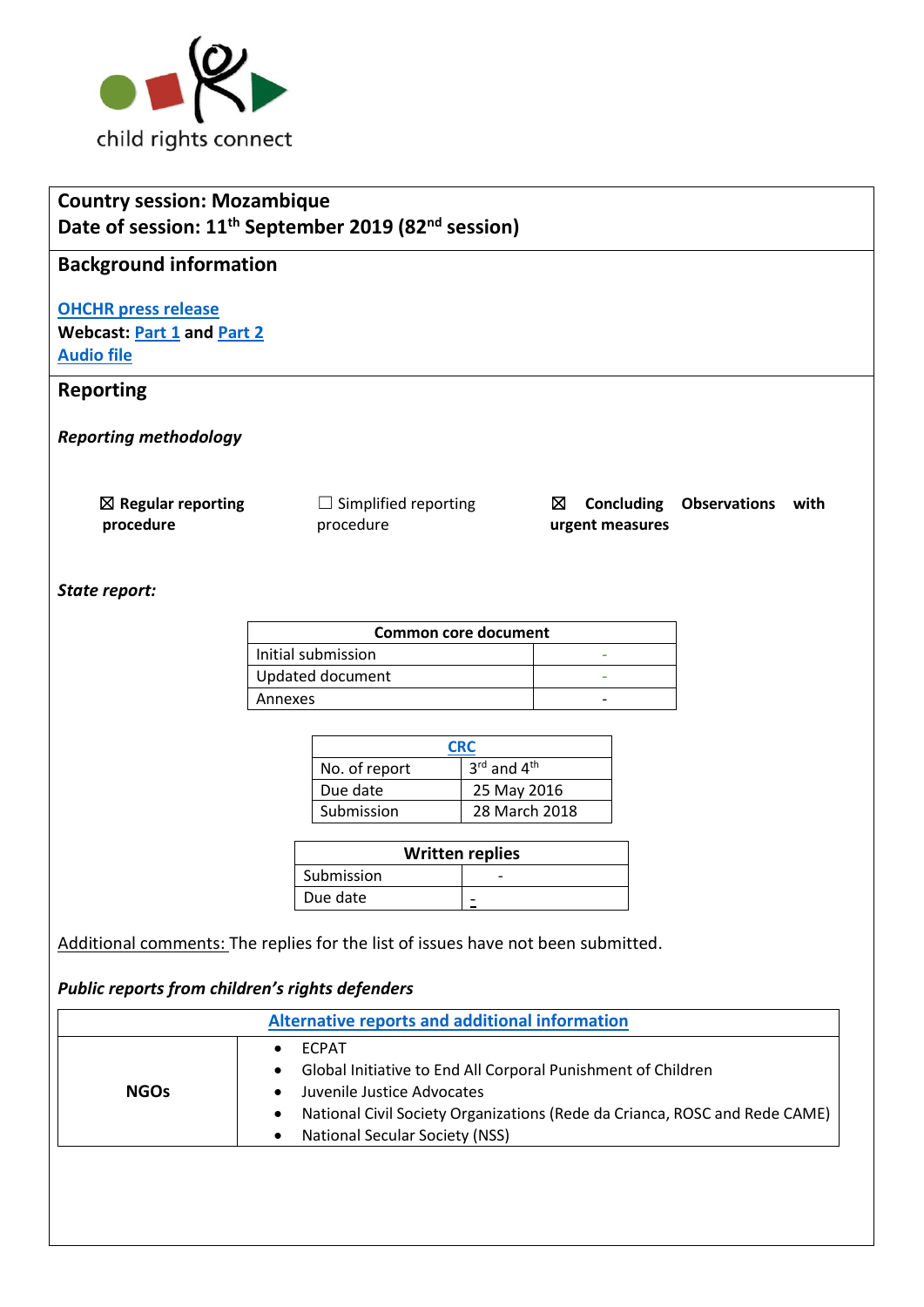

## **State delegation**

The [delegation](https://tbinternet.ohchr.org/_layouts/15/treatybodyexternal/Download.aspx?symbolno=INT%2fCRC%2fLOP%2fMOZ%2f37050&Lang=en) was small and was solely high-level representatives from Ministers. The delegation was composed of the Permanent Representative of Mozambique to the UN Office at Geneva -present in the room- as well as representatives of the National Directorate for Children, the Directorate for Legal Issues, the Ministry of the Interior, the Ministry of Education and Human Development, the Ministry of Health, the Ministry for Gender, Child and Social Affairs, and the Ministry of Justice and Constitutional and Religious Affairs, who participated in the dialogue via video conference from the capital Maputo.

# **Committee's Task Force members**

| Name & Last Name            | Country             |
|-----------------------------|---------------------|
| Ann Skelton (coordinator)   | <b>South Africa</b> |
| <b>Benyam Dawit Mezmur</b>  | Ethiopia            |
| <b>Mikiko Otani</b>         | Japan               |
| <b>José Angel Rodriguez</b> | Venezuela           |

## **Dialogue description**

## i. Character of the dialogue

The dialogue was constructive and focused. However, the technical problems that arose during the dialogue were of disturbance several times to the discussion.

## ii. General assessment made by the Committee

The Committee commended the State party for its progress in its birth registration processes and urged it to use a similar approach in the area of comprehensive sexual and reproductive health rights. The Committee expressed their concern on the high number of children in residential care; they similarly urged the State party not to establish any detention centre of any kind including in their child justice system and rather prioritize non-custodial measures. Furthermore, the Committee encouraged the State party to submit its first report of OPSC and OPAC; and to ratify OPIC.

#### iii. Main issues discussed:

- **General measures of implementation:** The Committee asked what happens in case there is a conflict between the Convention and Mozambique laws. The delegation replied that their Constitution stipulates that international laws are incorporated into the domestic legislations automatically. In response to the Committee's question on the ways in which the State party planned to implement its legislations with very few social workers, the delegation replied that trainings are being given to social workers in that regard. The Committee also inquired about whether the Commissioner on Human Rights can receive complaints from children directly and whether it has an independent budget to properly function. The delegation responded that the National commissioner is divided in 11 departments, each dealing with a different aspect, including one on children's rights; it was added that there is no individual resource allocation as the funds are allocated to the whole institution and the latter thereafter decides to which department the resources will go to. Moreover, the Committee inquired on whether the civil society can criticize the government. The delegation recognized that there is a vibrant civil society in Mozambique which the government involves in all activities including the State party report; civil society is very open and can indeed criticize the government to ensure that the latter carries out its responsibilities correctly.
- **Respect for the views of the child:** The Committee noticed that the State party has made initiatives such as child parliaments or school councils and inquired as to how these have been effective to the development of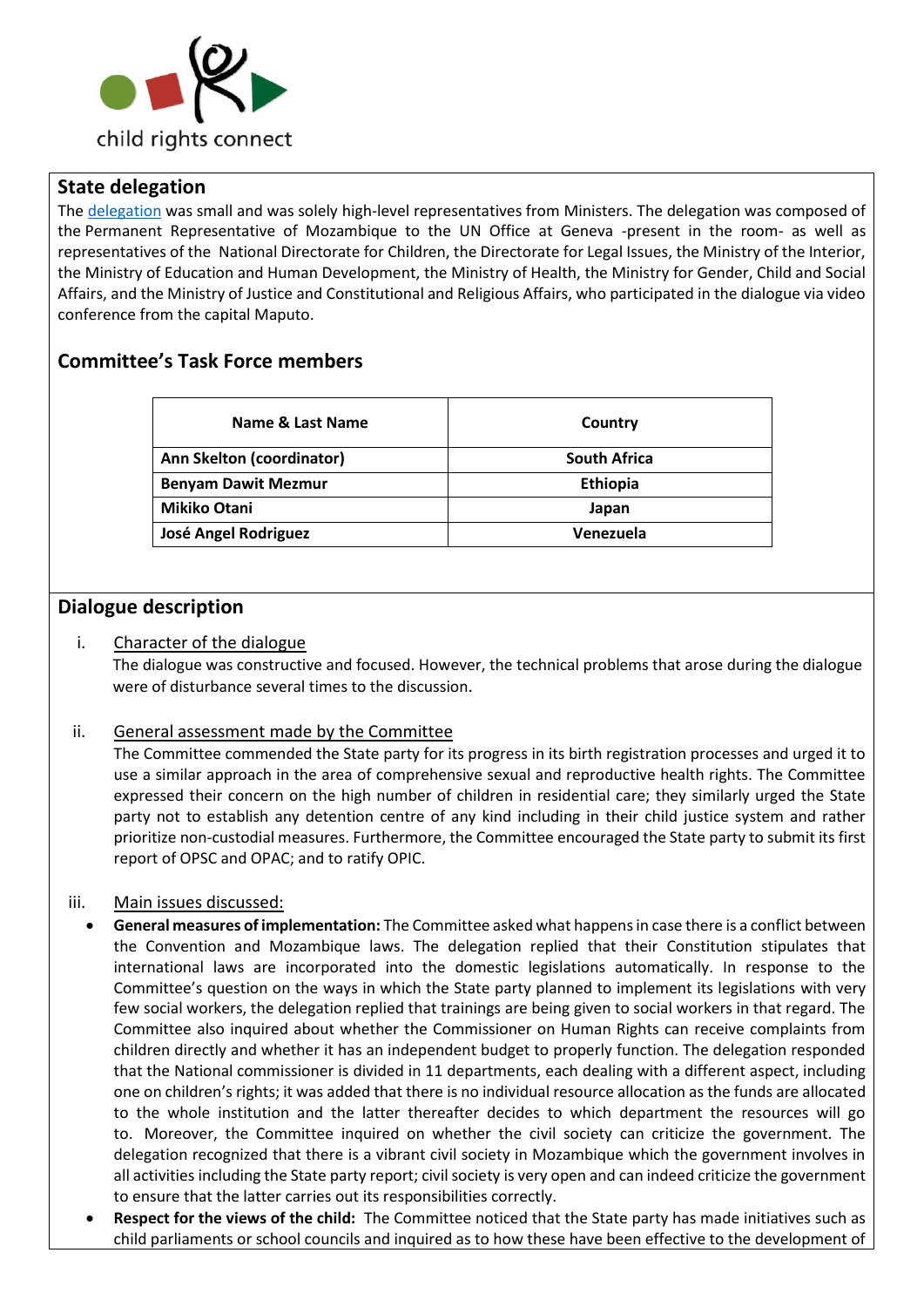

the child; it also asked how children with disabilities were given a voice. The delegation responded that children -including children with disabilities- have the possibility to participate in school councils and can therefore express their opinion. As to child parliaments, these have been established at different levels of the government to encourage the exercise of children's right to opinion and participation on topics such as health, protection of vulnerable children, etc. It was added that the recommendations issued by children are submitted to the government.

- **Right to life, survival and development:** The Committee commended the State party about the initiatives put in place to reduce child deaths related to road accidents and asked how effective these efforts have been. The delegation responded that since 2014 to 2018, there have been several initiatives which contributed to the dropping of road and traffic accidents particularly those involving children as of 2015 to 2018. Moreover, the government has adopted a big number of decrees on transport rules and regulations; one of the measures being the existence of a form that drivers have to complete with their identification, the time they left, etc.
- **Birth registration:** The Committee commended the State party for its progress and efforts on filling the gaps and asked what the government is doing to improve the situation in more far-flung regions. The delegation replied that birth registration is a priority to the government and the latter is looking at all obstacles that may hamper it such as cultural value; indeed the government has expanded birth registration by 4.7 million since the submission of the report. Moreover, the government has been running a project with Save the Children: "*You're born, you're registered"*; and registration desks have been introduced in hospitals. The Committee also asked whether the State party was considering removing the birth registration fee. The delegation explained that the government has been encouraging that children be registered even before leaving the hospitals and added that it was planning on digitalizing birth registration so that birth certificates could be picked up anywhere in the future.
- **Corporal punishment:** The Committee regretted that there was no specific mention of corporal punishment in the replies to the list of issues of the State party. The Committee therefore asked if there is an explicit prohibition in the national legislation and if there exist any awareness-raising campaigns for teachers on the consequences of corporal punishment. The delegation responded that the Constitution prohibits corporal punishment and that the Criminal Code provides for penalties in case there is physical violence; and added that there is no specific law on corporal punishment although the justice system has been holding responsible the perpetrators.
- **Harmful practices:** The Committee commended the State party for adopting a law prohibiting child marriage and asked about its practicality especially in cases of cessation of marriage. The delegation acknowledged that early marriage had been one of the country's greatest challenges. They added that a multi-sectoral group on early marriage - chaired by the National Director of the Children's Council to ensure coordination amongst stakeholders- has been created to encourage more activities in this area. Moreover, the Committee noted from the written replies of the State party that initiation rites are not considered as harmful practices but are rather accepted as traditional culture; it remained concerned about the information received that these practices might lead to child marriage for girls and asked the view of the delegation on the interrelatedness of initiation rites and child marriage. The delegation reassured the Committee that initiation rites are only cultural practices and that work is being done to ensure that the transmission of cultural values is done in a way that is child-friendly and which does not violate the rights of the children. For instance, the government convinced traditional leaders not to hold initiation rites on days when children are supposed to be in school.
- **Adolescent health:** The Committee noted that there is a low use and access to contraceptives as well as low access to safe abortion and post-abortion care; it asked if the State party has included sexual and reproductive health in its curriculum. The delegation affirmed that sexual and reproductive health are included in primary and secondary education, in biology classes.
- **Education:** In response to the question on what efforts have been made to implement the law to improve access to preschool education and kindergarten, the delegation recognized that the government had faced deficiencies in human, financial and material resources. Moreover, the Committee expressed serious concern about cases of sexual violence of teachers against girls in school and asked what efforts have been made to address them and when the teachers are held accountable. The delegation responded that a helpline has been put in place, and a code of conduct for teachers has been drawn up to tackle violence against children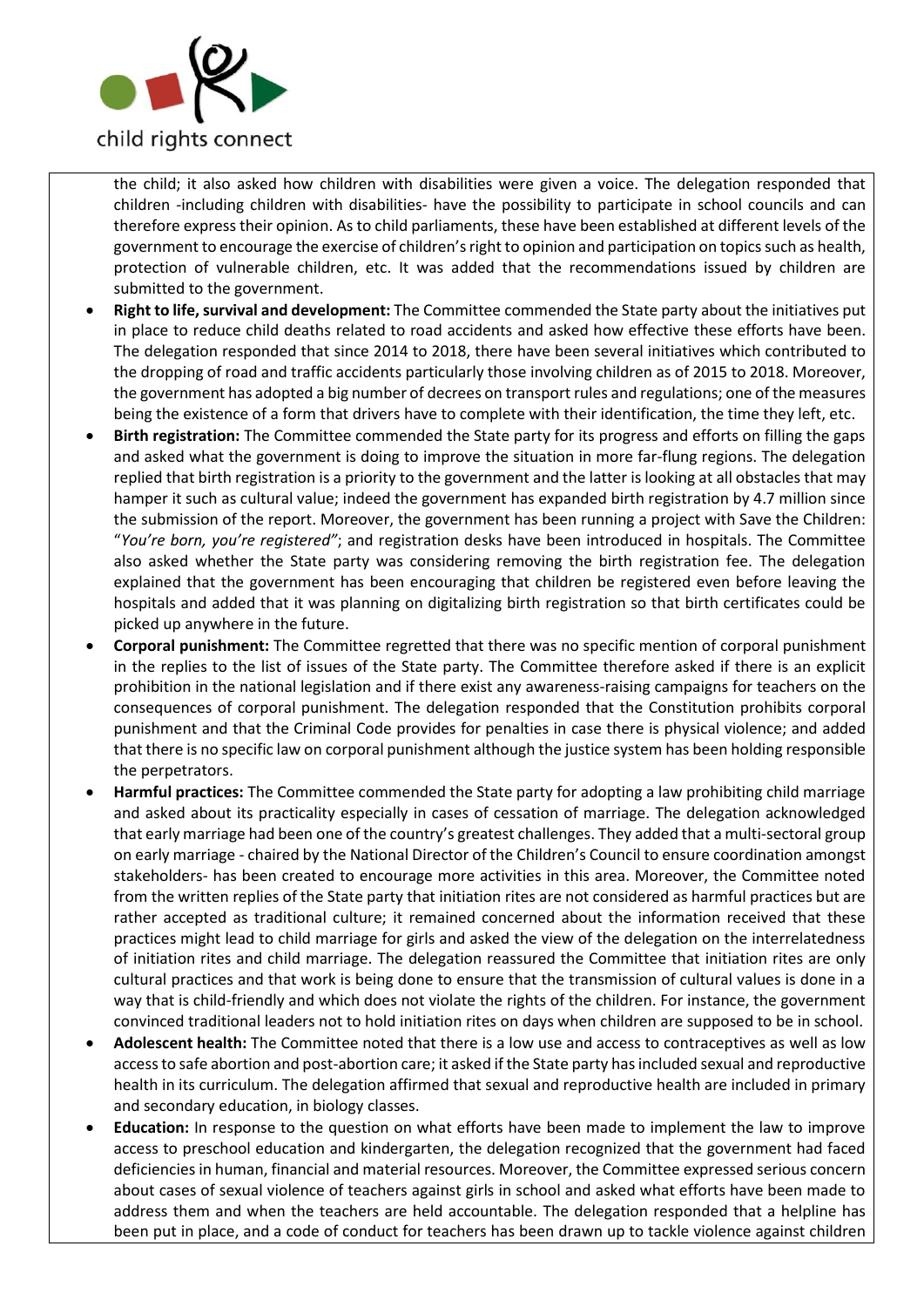

in school settings. It was added that there were various instances in which teachers have been held accountable, such as the charges pressed against a philosophy teacher in Mapala. In the same sense, the Committee asked what measures have been put in place to ensure that girls are safe on their way to evening classes. The delegation recognized this question as being tricky as some children walk alone to school although the government encourages those who can to be accompanied; casual mechanisms like the police or members of the community are in place as safety measures.

- **Sale and trafficking:** The Committee raised concern on the prevalence of trafficking and asked whether there was sufficient training on relevant professionals to identify a situation of sale and trafficking. The delegation acknowledged that Mozambique is a country of origin and transit and has become over the past two years a country of destination. They however reassured the Committee that a lot has been done to implement the legislation on trafficking, including a provision on training the police and various professional figures from different governmental bodies.
- **OPIC:** The Committee reminded the State party to consider ratifying the OPIC.

## **Recommendations of the Committee**

In its [Concluding Observations,](https://tbinternet.ohchr.org/_layouts/15/treatybodyexternal/Download.aspx?symbolno=CRC%2fC%2fMOZ%2fCO%2f3-4&Lang=en) the Committee drew attention to the need of urgent measures concerning the following **six areas:**

- **Allocation of resources:** While referring to its General Comment No. 19 (2016), the Committee reiterates its previous recommendations (CRC/C/MOZ/CO/2, para. 18) and further urges the State party to (a) Allocate adequate human, financial and technical resources for the implementation of all policies, plans, programmes and legislative measures directed at children; (b) Introduce a child rights perspective into the budgeting process; (c) Regularly conduct child rights impact assessments of budget and economic decision-making processes and outcomes, including austerity measures, in areas that are directly or indirectly related to children's rights; (d) Intensify its efforts to combat corruption and strengthen institutional capacities to effectively detect, investigate and prosecute related cases, taking note of target 16.5 of the Sustainable Development Goals.
- **Birth registration:** The Committee urges the State party to (a)Continue efforts to promote the timely registration of births; (b) Abolish all birth registration fees and ensure that all children, including children of unmarried parents, are properly registered at birth. (c) Intensify its efforts to raise awareness among the general public, and mothers and pregnant women in particular, of the importance of birth registration, ; (d) Undertake measures to determine the nature and number of stateless children in the State party.
- **Violence against children (25-29):** On **corporal punishment,** the Committee reiterates its previous recommendations (CRC/C/MOZ/COZ/3, para. 48) and urges the State party to: (a) Prioritize the explicit prohibition, through legislative and administrative measures, of corporal punishment in all settings; (b) Repeal all legislative provisions, including Article 24 of the Law on the Promotion and Protection of Children's Rights, Article 51 of the Regulation on Basic Education and Article 179 of the Penal Code; and (c) Strengthen its efforts to train parents, teachers, professionals working with children and the public on positive, non-violent forms of discipline and respect for children's right to human dignity and physical integrity. On **abuse and neglect,**  while recalling its general comment No. 13 (2011), the Committee recommends that the State party (a) Strengthen mechanisms to prevent, monitor and address child abuse and neglect; (b) Provide systematic training to judges, prosecutors, police and child protection and social workers on how to prevent, monitor and address cases of child abuse and neglect; (c) Establish a national database on all cases of violence against children and develop a monitoring and evaluation system. On **sexual exploitation and abuse**, the Committee recommends that the State party: (a) Conduct a comprehensive study on the scope and root causes of the vulnerability of children to sexual exploitation, abuse and prostitution; (b) Establish accessible, confidential, child-friendly and effective reporting channels for cases of child sexual exploitation and abuse; (c) Provide child victims with child-friendly and multi-sectoral remedies and comprehensive support. On **harmful practices,** the Committee recommends that the State party: (a) Implement legislation explicitly prohibiting all traditional practices harmful to the physical and psychological well-being of children and take all necessary measures to eliminate child marriages and harmful aspects of initiation rites for girls; (b) Ensure that the National Strategy for Preventing and Combating Child Marriages 2016-2019 is adequately resourced,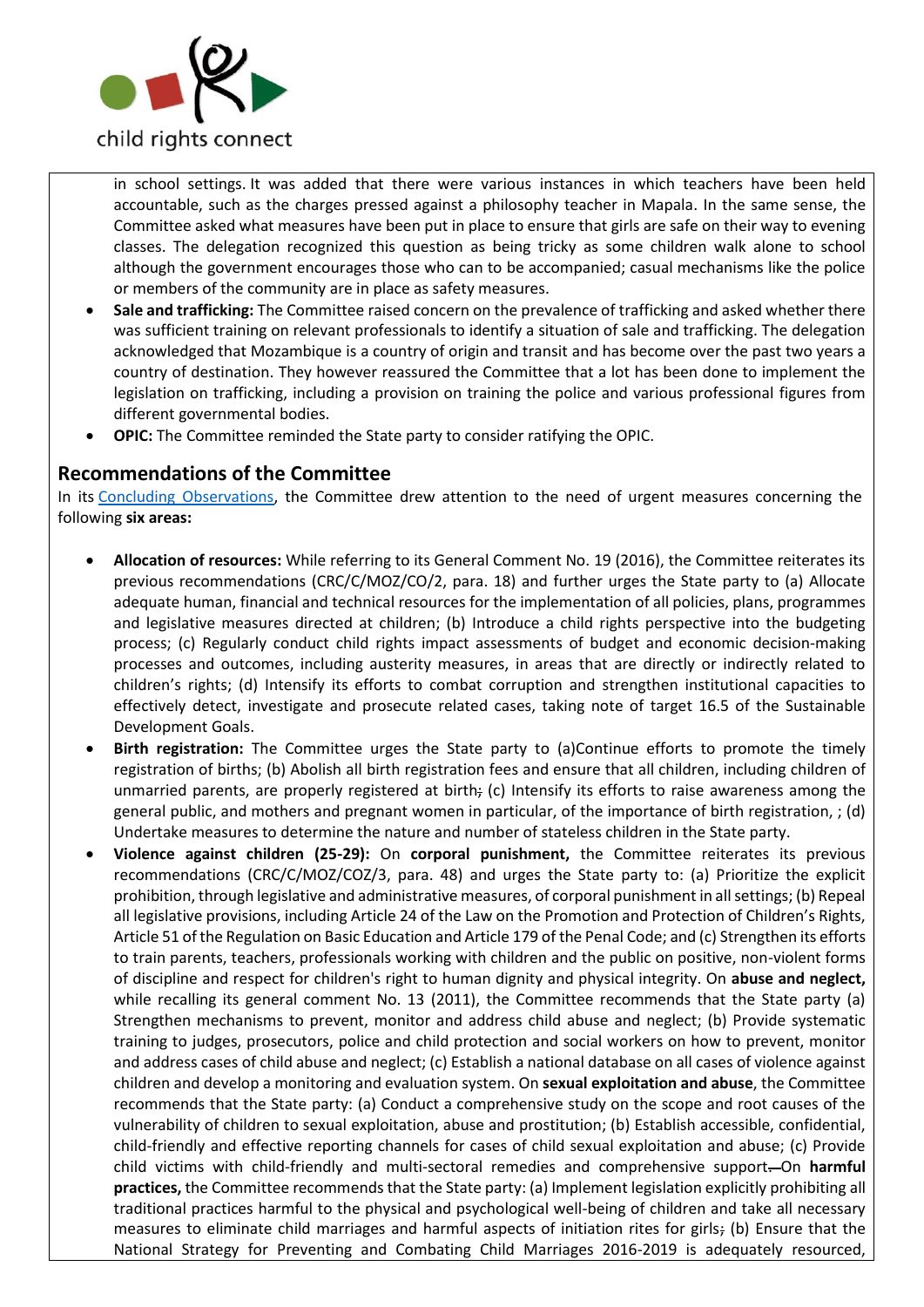

extended beyond 2019 and effectively implemented; (c) Develop comprehensive awareness-raising campaigns, on the harmful effects of child marriage and initiation rites. On **children with albinism**, the Committee recommends that the State party: (a)Address the root causes of the discrimination and violence they suffer; (b) Prevent and combat killings, mutilations, kidnapping of and attacks against children with albinism; (c) Conduct awareness-raising campaigns against superstitious beliefs concerning children with albinism.

- **Health and health services:** While referring to its general comment No. 15 (2013), the Committee recalls its previous recommendations (CRC/C/MOZ/CO/2, para. 62) and further recommends that the State party: (a) Prioritize measures to improve access to, and the quality of, primary health services, i; allocating sufficient human and financial resources for health infrastructure; (b) Ensure the availability of qualified health personnel who are adequately trained to address the specific needs of children and adolescents; (c) Improve immunization rates through the establishment of more vaccination centres close to communities; (d) Increase the national, provincial and district budget allocations to the health sector ; (e) Strengthen the District Health Information System 2 platform for effective and regular data collection; (f) Strengthen actions to promote breastfeeding, monitor the implementation of the International Code of Marketing of Breast-milk Substitutes, increase the number of hospitals implementing the child-friendly hospital initiative and implement the guidelines of the World Health Organization on HIV and infant feeding; (g) Implement comprehensive policies and strategies for mental health promotion, mental disorder prevention and early identification.
- **Standard of living:** The Committee recommends that the State party intensify its efforts to address poverty and the lack of access to clean water and sanitation among children in rural areas. It recommends that the State party: (a) Adopt and implement national standards and technical regulations on water, sanitation and hygiene for schools and health facilities, and prioritize increased access to clean water and sewerage disposal in rural areas; (b) Create a separate national budget line, and allocate sufficient resources, for sanitation and hygiene.
- **Education:** The Committee recommends that the State party: (a) Improve access to and retention in primary and secondary schools and ensure the availability of qualified teachers, transportation to schools, learning and instructional materials and adequate physical infrastructure; (b) Strengthen measures to provide free and compulsory primary education to all children and address the high number of dropouts, particularly among girls, due to pregnancy, child marriage, poverty, fear of sexual abuse and poor sanitary conditions; (c) Improve the quality of education; (d)Ensure that human rights education, including the principles of the Convention, is integrated into the mandatory school curriculum as a matter of priority; (e) Address the sexual abuse and harassment of children, especially girls, by teachers and their peers, by implementing a zero tolerance policy on sexual exploitation and abuse in schools ; and strengthening awareness-raising and training of teachers and students; (f) Prioritize and provide adequate resources for the effective enforcement of legislative and administrative provisions, including the Ministry of Education Ministerial Instruction No. 5/2016; (g) Develop and implement strategies to ensure that girls travel to and from school safely; (h) Allocate adequate resources for the effective implementation and expansion of the Integrated Development Strategy for Children in Preschool and the Bilingual Education Programme.

#### **The Committee also issued recommendations on the following topics:**

- **General measures of implementation** (Legislation, Comprehensive policy and strategy, Coordination, Data collection, Independent monitoring, Dissemination, awareness-raising and training, Cooperation with civil society and Children's rights and the business sector
- **General principles** (Non-discrimination, Best interests of the child, Right to life, survival and development, Respect for the views of the child)
- **Civil rights and freedoms** (Freedom of association and peaceful assembly, Right to privacy, Access to appropriate information)
- **Family environment and alternative care** (Children deprived of a family environment)
- **Disability, basic health and welfare** (Children with disabilities, Nutrition, Adolescent health, HIV/AIDS)
- **Special protection measures** (Asylum-seeking and refugee children, Economic exploitation, including child labour, Children in street situations, Sale and trafficking, Administration of child justice)